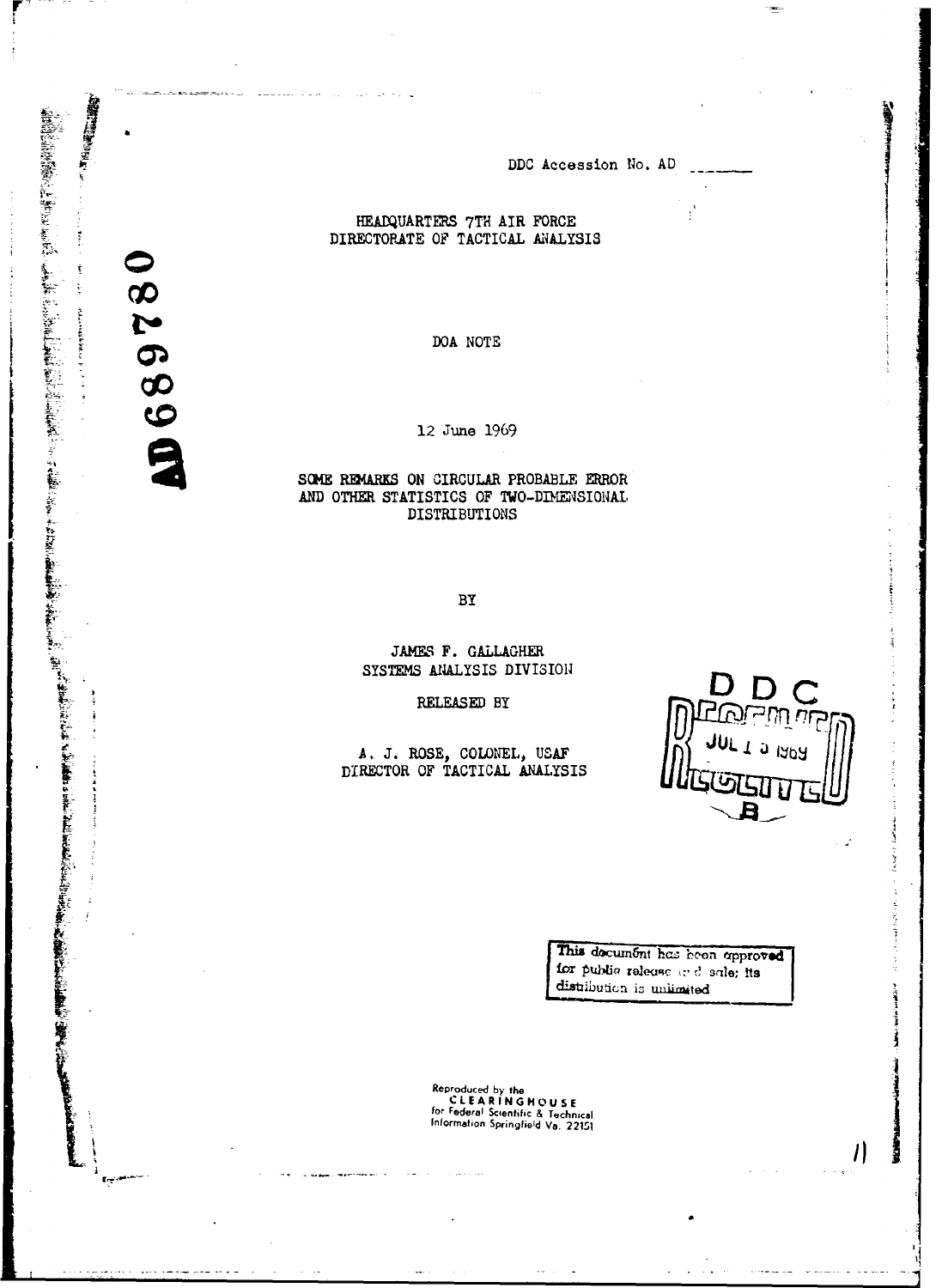## **ABSTRACT**

**A** definition is given of Circular Probable Error (CEP) as used in papers produced by the Seventh Air Force Directorate of Tactical Analysis, Other statistical parametere used in publications of that office are also discussed, as well as orientations used in analyses of navigation and weapon-delivery errors, A graphical method is presented for transforming from standard deviations on two orthogonal **J** axes to **CEP** (U) (U)  $\frac{1}{2}$  and  $\frac{1}{2}$  and  $\frac{1}{2}$  and  $\frac{1}{2}$  and  $\frac{1}{2}$  and  $\frac{1}{2}$  and  $\frac{1}{2}$  and  $\frac{1}{2}$  and  $\frac{1}{2}$  and  $\frac{1}{2}$  and  $\frac{1}{2}$  and  $\frac{1}{2}$  and  $\frac{1}{2}$  and  $\frac{1}{2}$  and

 $\frac{1}{2}$ 

را المشكل المراكب

**I-**

不要 医皮质 医心理学 医心理学家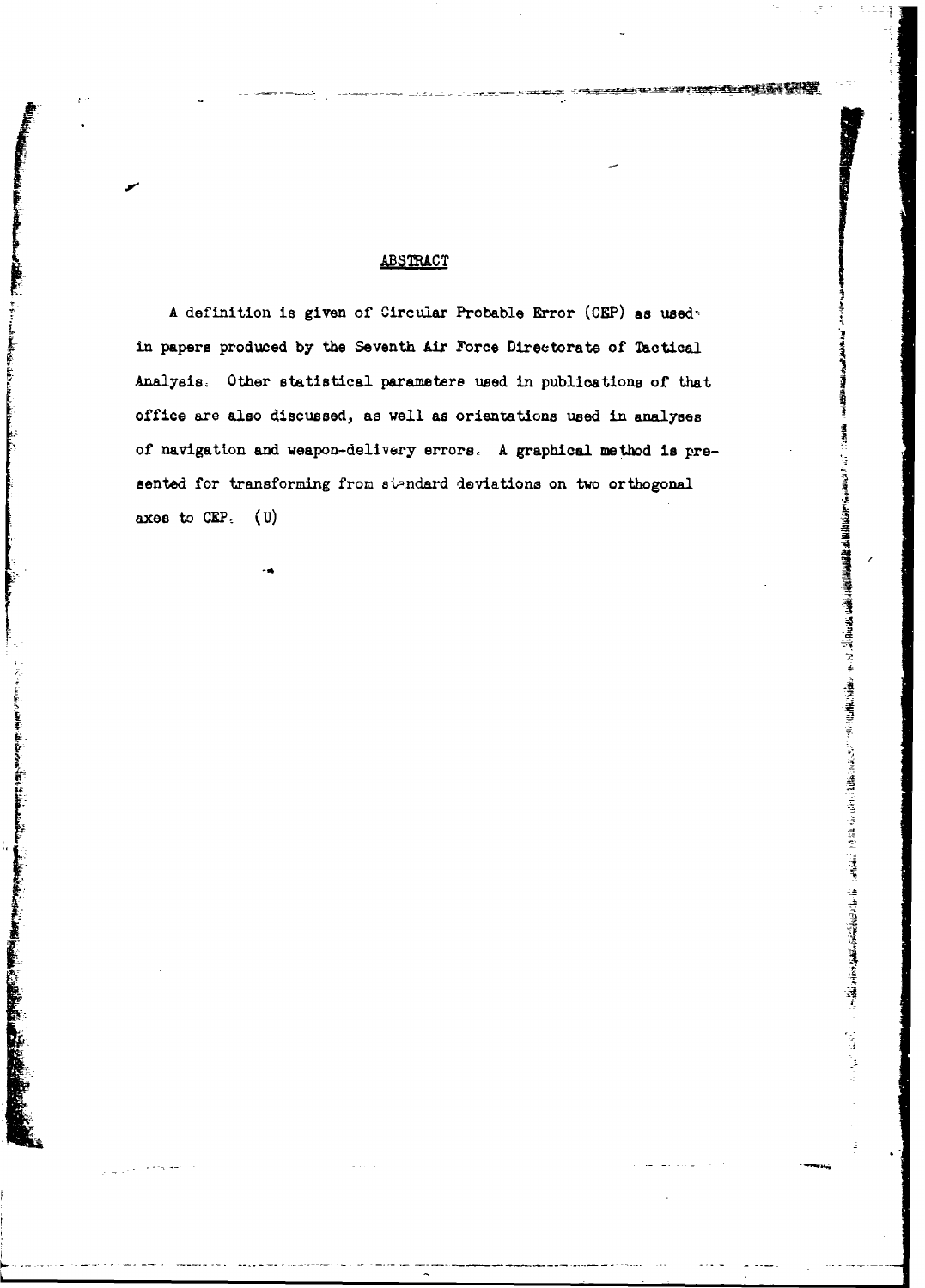سنديان والد

**1.** The term "Circular Probable Error" refers to a statistic used in analysis of errors distributed in two dimensions, in particular, navigational. and weapon-delivery errors; in these military contexts it is usually referred to as "CEP." Unfortunately, the term is ambiguous in that different users define it differently, both operationally and in the abstract: To some it is the median radial error, i.e., the radius of the circle centered at the target containing half the impacts. (For convenience, weapon-delivery terms will be used, but with appropriate substitutions the discussion is also applicable to other two-dimensional distributions.) To others **CEP** is the radius of a circle centered at the population (or sample) mean and containing **half** the population (sample). To still others **CEP** means a circle centered at the population (or sample) mean with radius defined by some arbitrary function of the linear standard deviations, usually on the assumption of bivariate or circular normality. These varying definitions may yield rignificantly different results, particularly with small samples, and since writers frequently omit to state the definitions they are using, one reading a report often really does not know what is meant. It would seem that a similar but better statistic would be Standard Deviation, which has a well-known common definition independent of any assumption as to the form of the distribution; however, it must be admitted that the term **CEP** has a certain concreteness which Standard Deviation lacks, so that **CEP** is not likely to disappear from the literature, especially that addressed to operational personnel rather than to analysts. The purpose of this Note is to define what **is** meant **by CEP** as used in papers produced in the

Seventh Air Force Directorate of Tactical Analybis (DOA), to present a graphical method of determining **CEP** from a set of data, and to discuss certain related matters.<br>1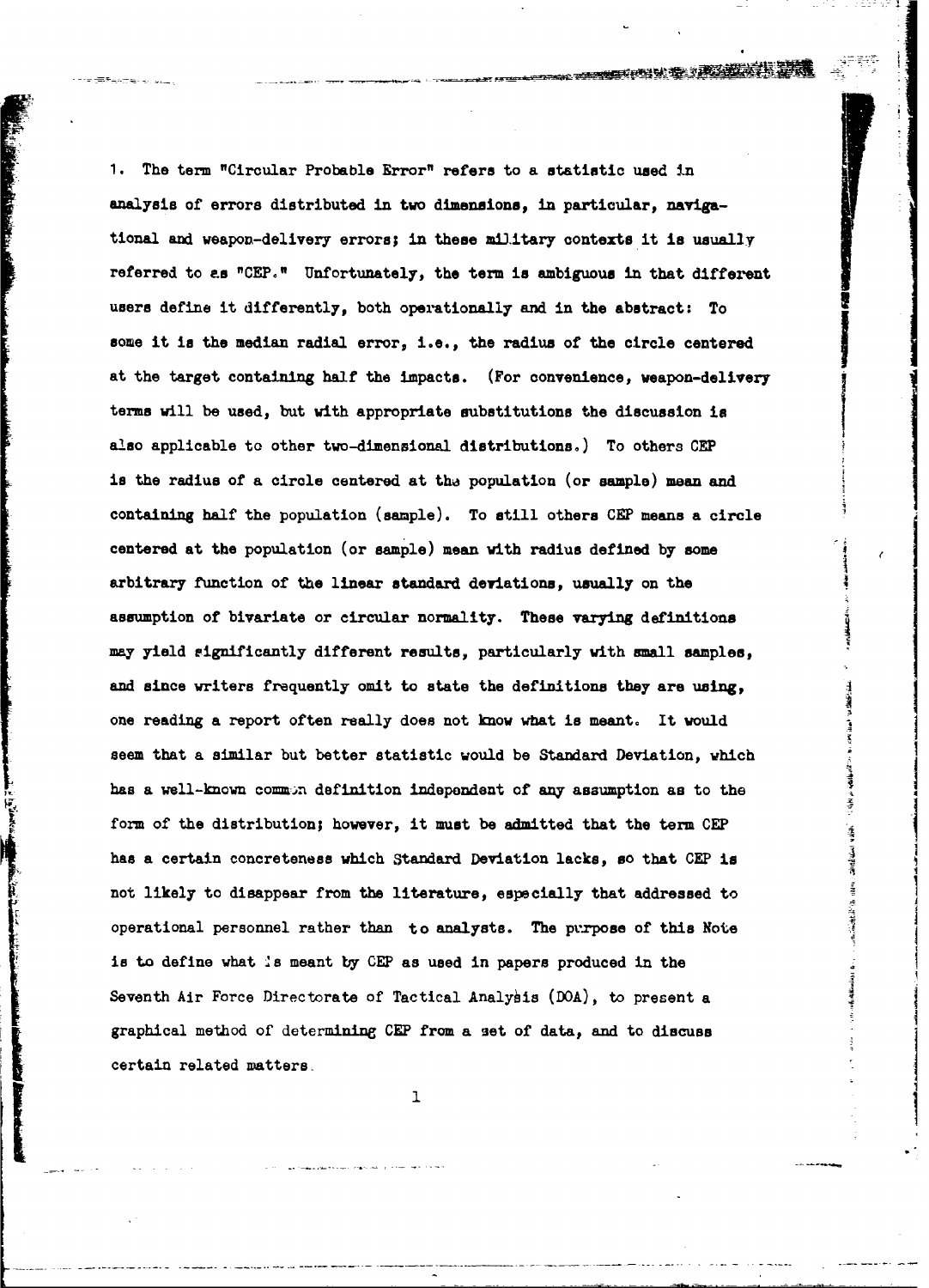2. For analytic purposes, the statistic actually used in DOA is the Standard Deviation in one dimension,  $\sigma$ , or rather the sample Standard Deviation g as the best estimate of  $C$ . However, for publication, an equivalent CEP is computed on the tasis of normal circular or bivariate distribution. The definition of g is the usual one:

$$
S = \left[\frac{1}{n-1}\sum_{i=1}^{n} (x_i - \overline{x})^2\right]^{\gamma}.
$$

which can be reduced algebraically to several more usable forms, such as

$$
S = \left\{ \frac{1}{\Gamma(n-1)} \left[ \Gamma \sum_{i=1}^{n} X_i^2 - \left( \sum_{i=1}^{n} X_i \right)^2 \right] \right\}^{\frac{1}{2}}
$$

In the above,  $\Sigma$  is the sample mean of  $\underline{n}$  observations (in this case errors). In practice, errors are usually resolved with respect to a pair of orthogonal axes (see paragraph 4 below) and  $\bar{x}$  and g are computed for each; analytic manipulations may then be performed on these values. To prepare for publication of results, CEP is then determined by means of Figure 1: The lesser g is divided by the greater to obtain a number  $c = s_1/s_2$  such



 $\boldsymbol{2}$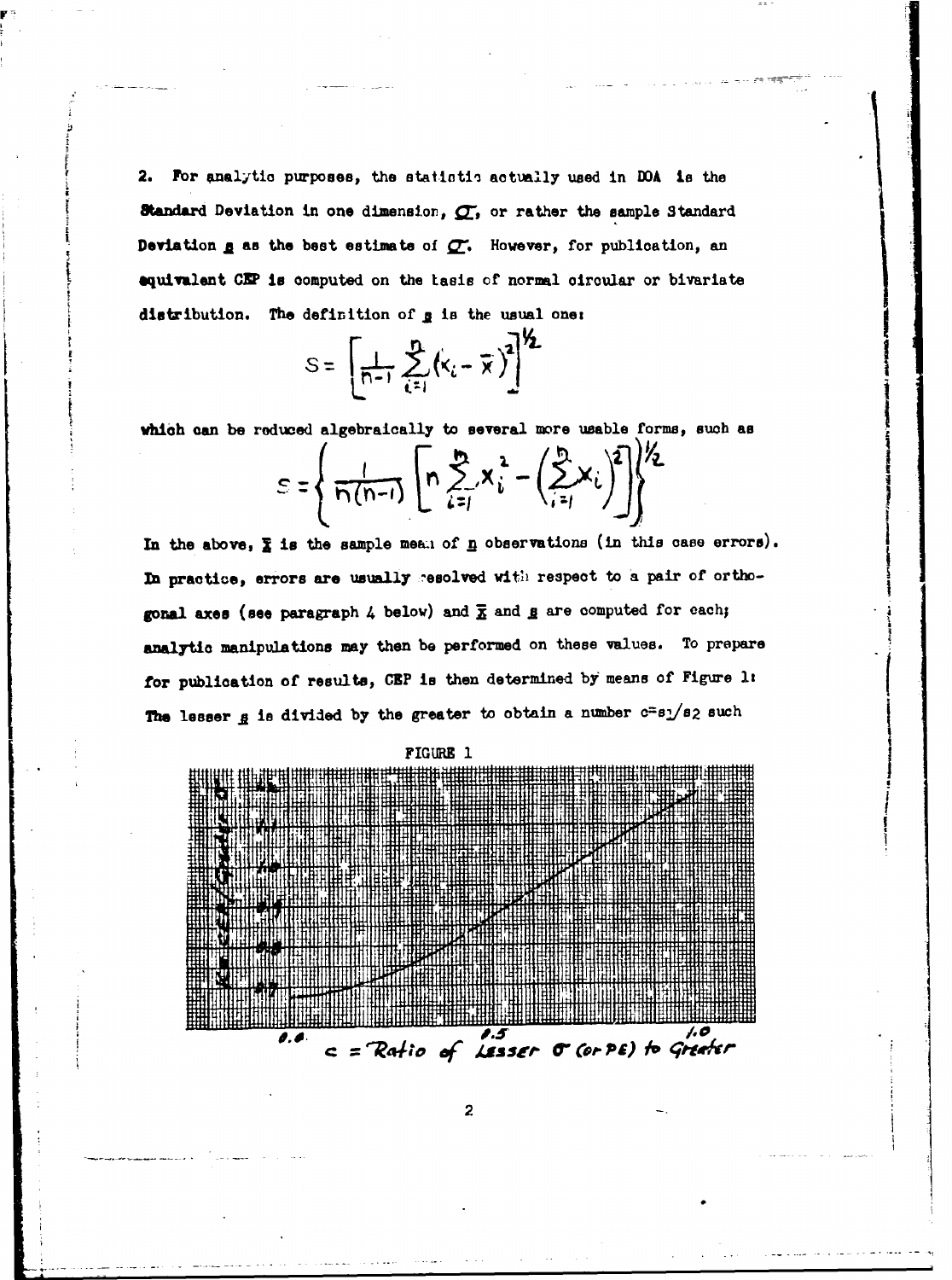that  $0 \leq c \leq 1$ . With  $c$  one enters the  $c$  (horizontal) axis of Figure 1 and reads the corresponding ordinate, a number  $\underline{\mathbf{K}}$  such that  $0.6745 \leq \underline{\mathbf{K}} \leq$ 1.1774, which is then multiplied by  $\underline{\mathbf{g}}_2$  (1.e., the greater of  $\underline{\mathbf{g}}_1$  and  $\underline{\mathbf{g}}_2$ ) to obtain CEP.

and reads the corresponding ordinate, a number  $\underline{K}$  and  $0.6745 \leq \underline{K} \leq$ <br>
1.1774, which is then multiplied by  $\underline{g}_2$  (1.e., the greater of  $\underline{g}_1$  and  $\underline{g}_2$ ) to<br>
3. Figure 1 was contructed from reference 1 bution Circular Error Probabilities," Because of copyright the table is not reproduced here, but it is described as a tabulation of  $P_{\mathcal{L}}(K_{p}c)$  = the probability that a point falls inside a circle whose center is at the origin and whose radius is K times the larger standard deviation, c being the ratio of the smaller standard deviation to the larger standard deviation." To construct Figure 1, for each value of c tabulated (0.0 to 1.0 at 0.1 intervals) values of P were plotted as a function of K in the neighborhood of P=0.5. By graphic interpolation the single K was determined for each **c** such that  $P=0.5$ , and Figure 1 is the plot of the number-pairs ( $\underline{K}, \underline{c}$ ) such that  $P(K, c) = 0.5$ . Implicit in construction of the table are the assumptions that the origin is defined **by** the orthogonal mean errors, and the orthogonal errors are normally distributed, That in a particular instance the orthogonal errors may not **be** in fact normally distributed does not affect our definition of **CEP.** Figure 2 is an example showing relationships of standard deviations to CEP so determined, as well as other statistics.

医皮膜切除术 经公司的 医心理性神经

**Bollage** Stave

1978年,我们的一个人,我们的一个人,我们的一个人,我们的一个人,我们的一个人,我们的一个人。

4. The matter of selecting proper coordinate axes needs some comment: Usually the errors are tabulated in azimuthal coordinates (mpact so far from target at such-and-zuch azimuth); thus they are oriented with respect to the meridian. However, frequently a more significant orientation exists: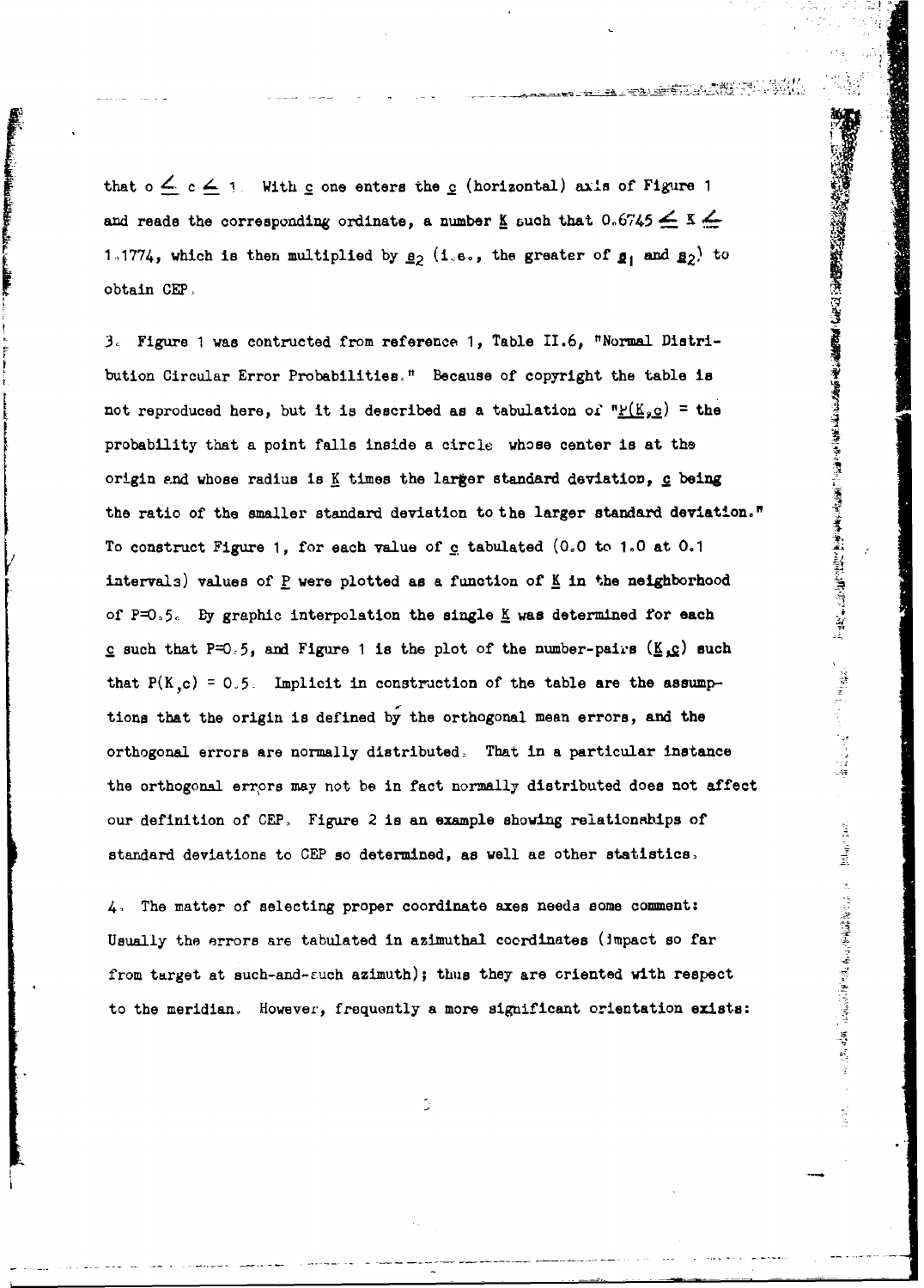

## **FIGURE 2 - CEP AND OTHER PARAMETERS**



Parameters associated with a sample of 20 observations are shown. The sample was drawn from a population known to **be** bivariate normal (constructed from Table XII.5 of reference 1). Here is a comparison of some parameters estimated from the sample with )mown values for the. population:

|                                | <b>SAMPLE</b> | <b>POPULATION</b> |
|--------------------------------|---------------|-------------------|
| Mean error, range              | 233           | 250               |
| Mean error, deflection         | 213           | 200               |
| Standard Devistion, range      | 100           | 125               |
| Standard Deviation, deflection | 74            | 100               |
| <b>CKP</b>                     | 102           | 132               |

4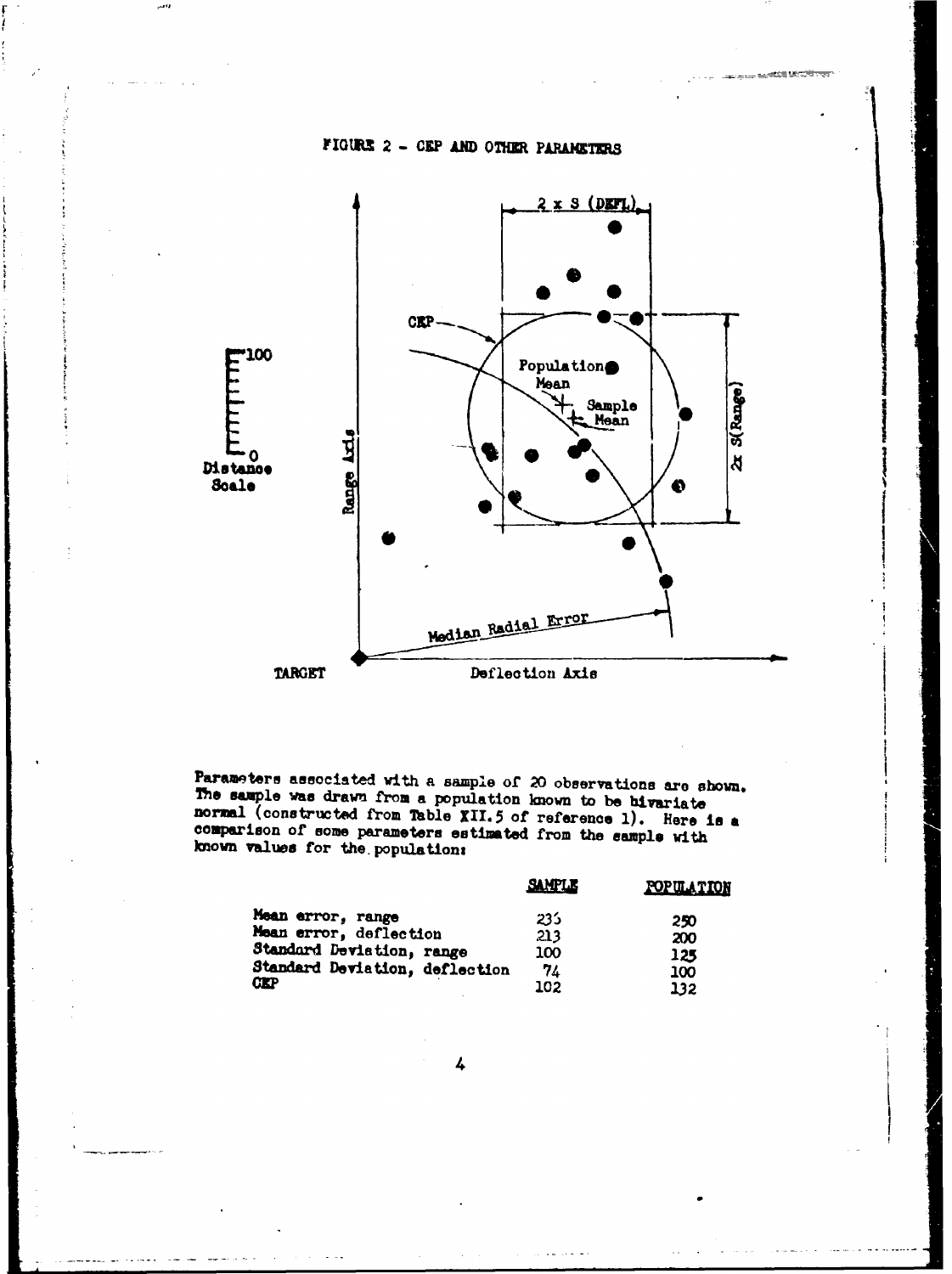aircraft attack heading for example, or the radius vector from a ground radar control site to a target. The orientation selected may be very important in revealing or concealing systematic errors? An error population which appears to have a large dispersion ( $\sigma$ or CEP) but relatively insignificant bias under **one** orientation may, **under** another, **exhibit a** ~much smaller dispersion but **a** large bias, indicative **of** systematic (and thus presumably correctible) rather than random causes. It should be noted that orientation does not enter into Median Radial Error nor into **EA**, and these statistics reveal nothing as to bias.

5. Another statistic occasionally used in DOA publications is Median Radial Error (MRE); i.e., the radius of the circle centered at the target and enclosing half the impacts. To determine it, radial errors (distances from target to impact) are ordered by magnitude and the midvalue is taken (for an even number of impacts the arithmetic mean of  $\tau_{\rm eff}$ 

Example 1: Errors are 1, 2, 3, 4, 500; **Fxemple 1:** Errors are<br> **Fxemple 1:** Errors are<br> **MRE = 3, the mid-value.** 

> Example 2: Errors are 101, 102, 103, 104;  $= 102 + 103 = 103.5$ , average of the two mid-values, 2

Examle **3:** Errors are **1,** 2, 2, 2, 10;  $MRE = 2$ , the mid-value.

Example **.4:** Errors are **1,** 2, 2, 2; MRE =  $\frac{2+2}{2}$  = 2, average of the two mid-values.

5

计编制机机

attable, sure test

þ.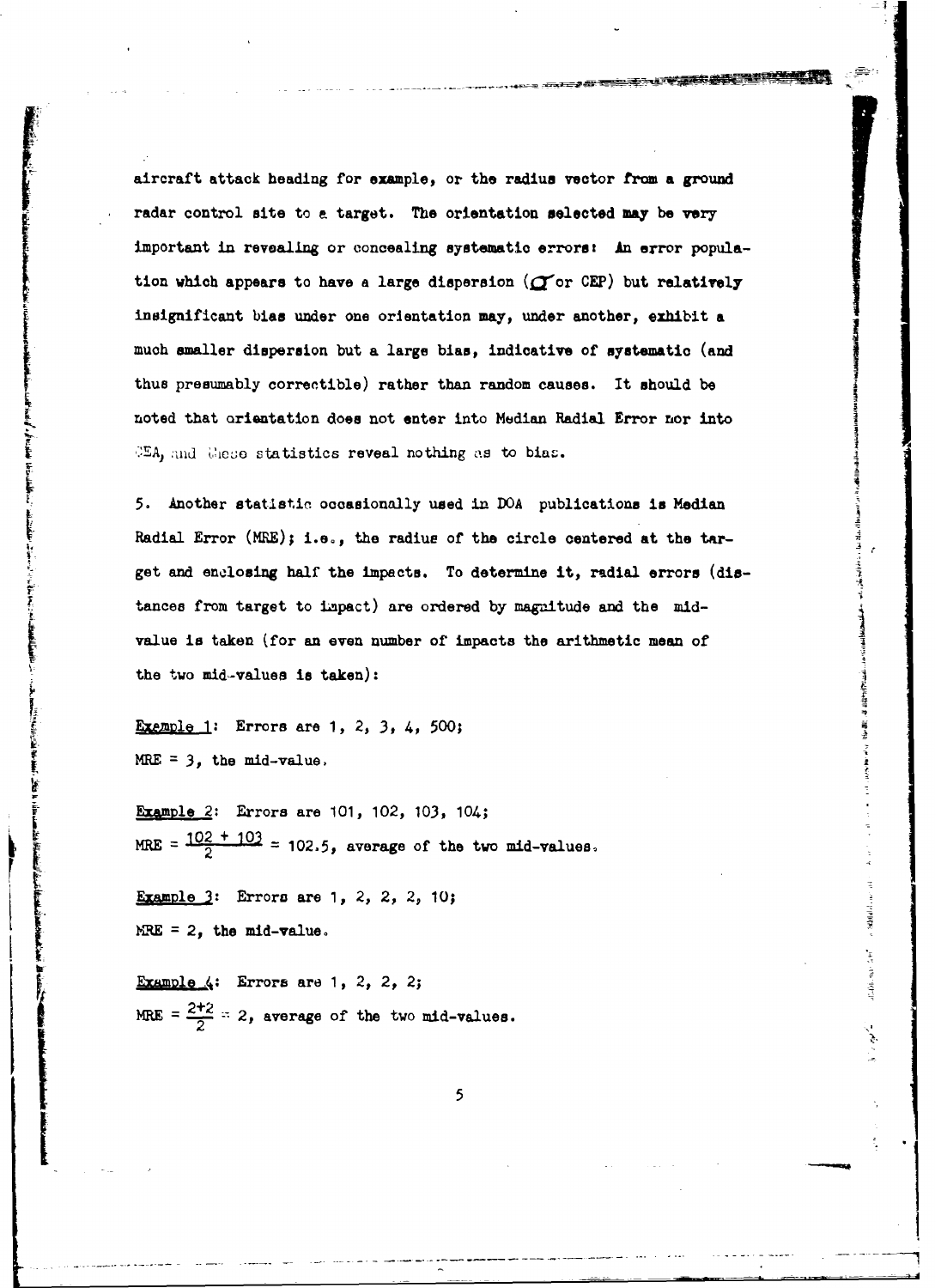6. The last statistic which may (rarely) appear in DOAR papers is Average Circular Error (CEA), defined as the arithmetic mean (average) of the magnitudes of the radial errors (distances from target to impact points).

Example; Errors are **1,** 2, 3, 4, 500; CEA =  $\frac{1+2+3+4+500}{5}$  =  $\frac{510}{5}$  = 102.

**7.** To summarize, the important DOA statistics are the sample Standard Deviation  $g$ , and the CEP derived from the  $g$ -values for range and for deflection (or other orthogonal coordinates) as described in paragraph 2 above.

8. A rather complete discussion of the statistics associated with normal distributions in two and three dimensions is contained in reference **2.**

**6**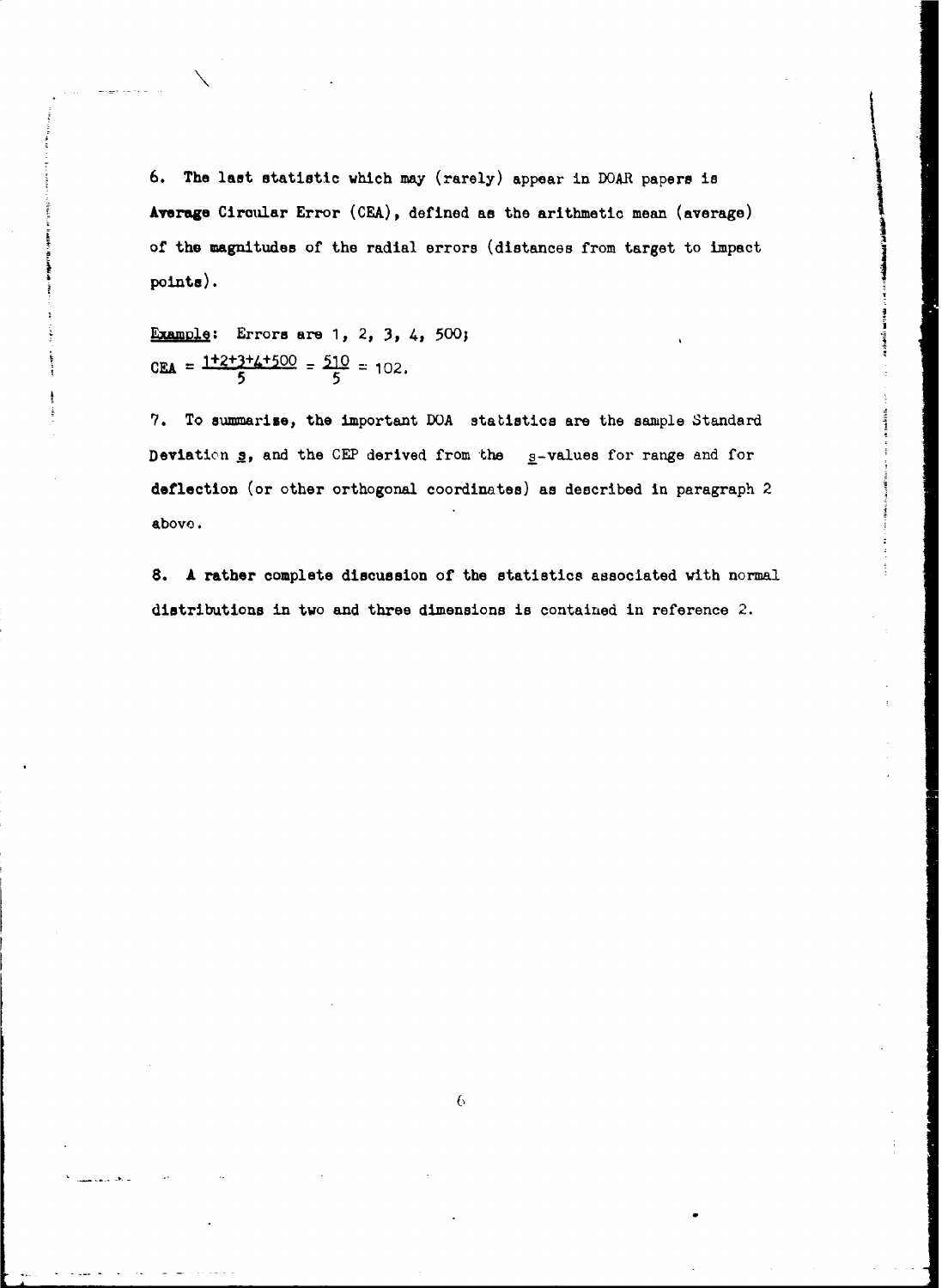## **REFERENCES**

**解釈書にFARANCHALLAN WARRANTS ARE** 

en altre l'altre partie de l'en le partie de l'altre l'en le partie de la partie de la

1. Beyer, W. H. (ed), CRC Handbook of Tables for Probability and Statistics. the Chemical Rubber Co., Cleveland, Ohio, **1966.**

■ 三つ 三つ 三つ

2. AMP Note 13, Notes on Parameters of Probability Distributions, the Applied Mathematics Panel, National Defense Research Council, 23 June 1944, available from the Defense Documentation Center **(DDC),** Cameron Station, Alexandria, Va 22314, under **DDC** Accession Number **ATI-21 233.**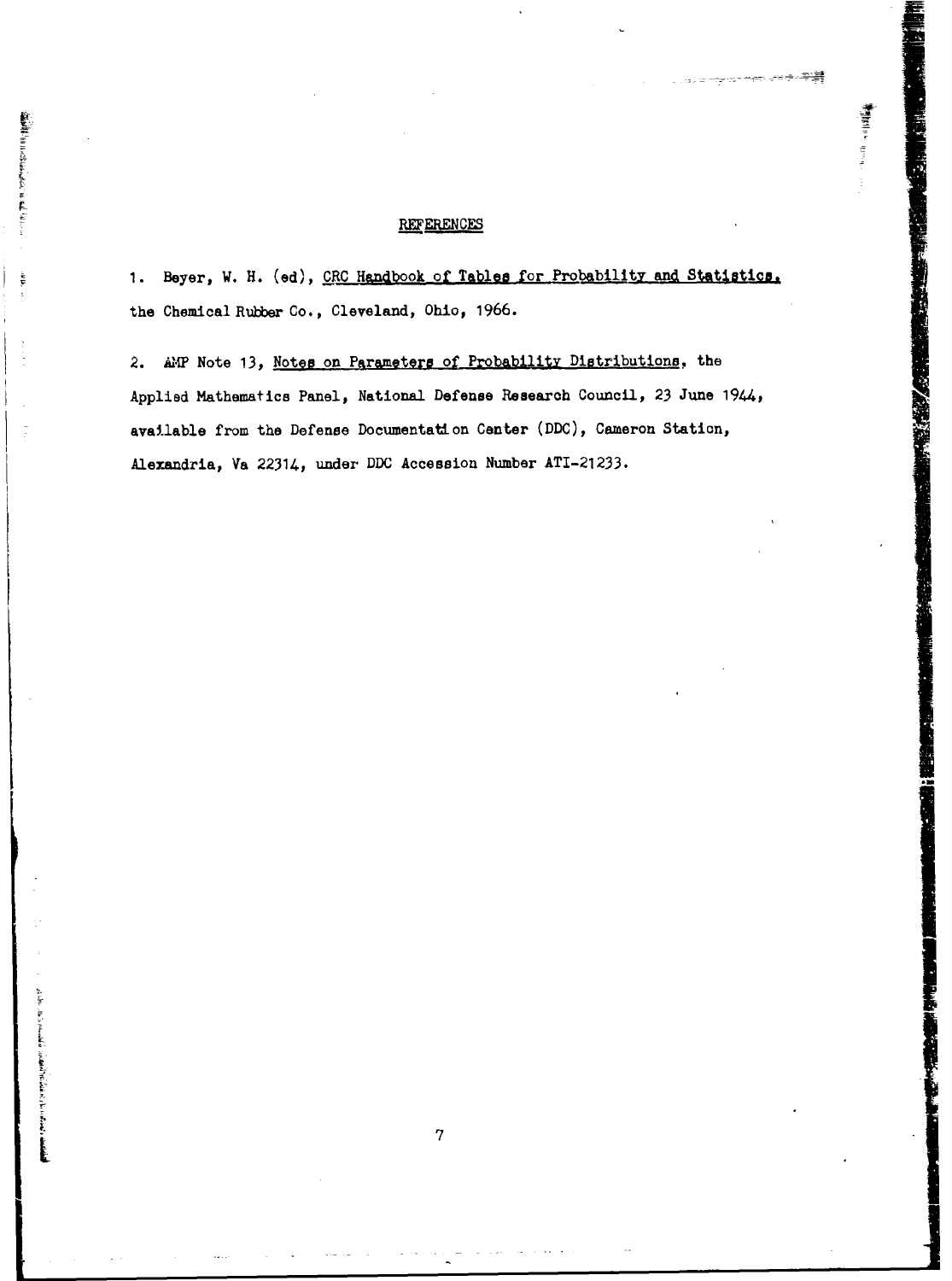### DOCUMENT CONTROL DATA - R & D

Security classification of title, body of abstract and indexing annotation nord be on ord when the overall report in classified). ORIGINATING ACTIVITY (Corporate author) Ze. HEPORT SECURITY CLASSIFICATION US Seventh Air Force Directorate of Tactical UNCLASSIFIED

Analysis, APO San Francisco 96307

 $\overline{ab}$  unour

## **REPORT TITLE**

Some Remarks on Circular Probable Error and Other Statistics of Two-Dimensional Distributions

DESCRIPTIVE NOTES (Type of report and inclusive dates)

AUTHORISI (First name, atddie initial, teet name)

JAMES F. GALLAGHER

| <b>REPORT DATE</b><br>1969<br>$31N + 2$ | ITS. TOTAL NO. OF PAGES. | <b>75. NO. OF REFS</b><br>Two $(2)$                             |  |
|-----------------------------------------|--------------------------|-----------------------------------------------------------------|--|
| <b>68. CONTRACT OR GRANT NO</b>         |                          | <b>180. ORIGINATOR'S REPORT NUMBER(S)</b>                       |  |
| <b>B. PROJECT NO.</b><br>n/a            | None                     |                                                                 |  |
|                                         |                          | 100. OTHER REPORT NO(S) (Any other numbers that may be assigned |  |

None

**ISTRIBUTION STATEMENT** 

ASSTRACT

Distribution of this document is un'imited.

 $\frac{1}{2}$  ,  $\frac{1}{2}$ 

| TIE SL PPLEMENTARY NOTES | ITE. SPONSORING MILITARY ACTIVITY |
|--------------------------|-----------------------------------|
| None                     | N/A                               |

A definition is given of Circular Probable Error (CEP) as used in papers produced by the US Seventh Air Force Operations Research Division. Other statistical parameters used in publications of that office are also discussed, as well as orientati ns used in analyses of navigational and weapon-delivery errors. A graphical method is presented for transforming from Standard Deviations on two orthogonal axes to CEP. (U)

FORM DD. I NOV

Security Classification